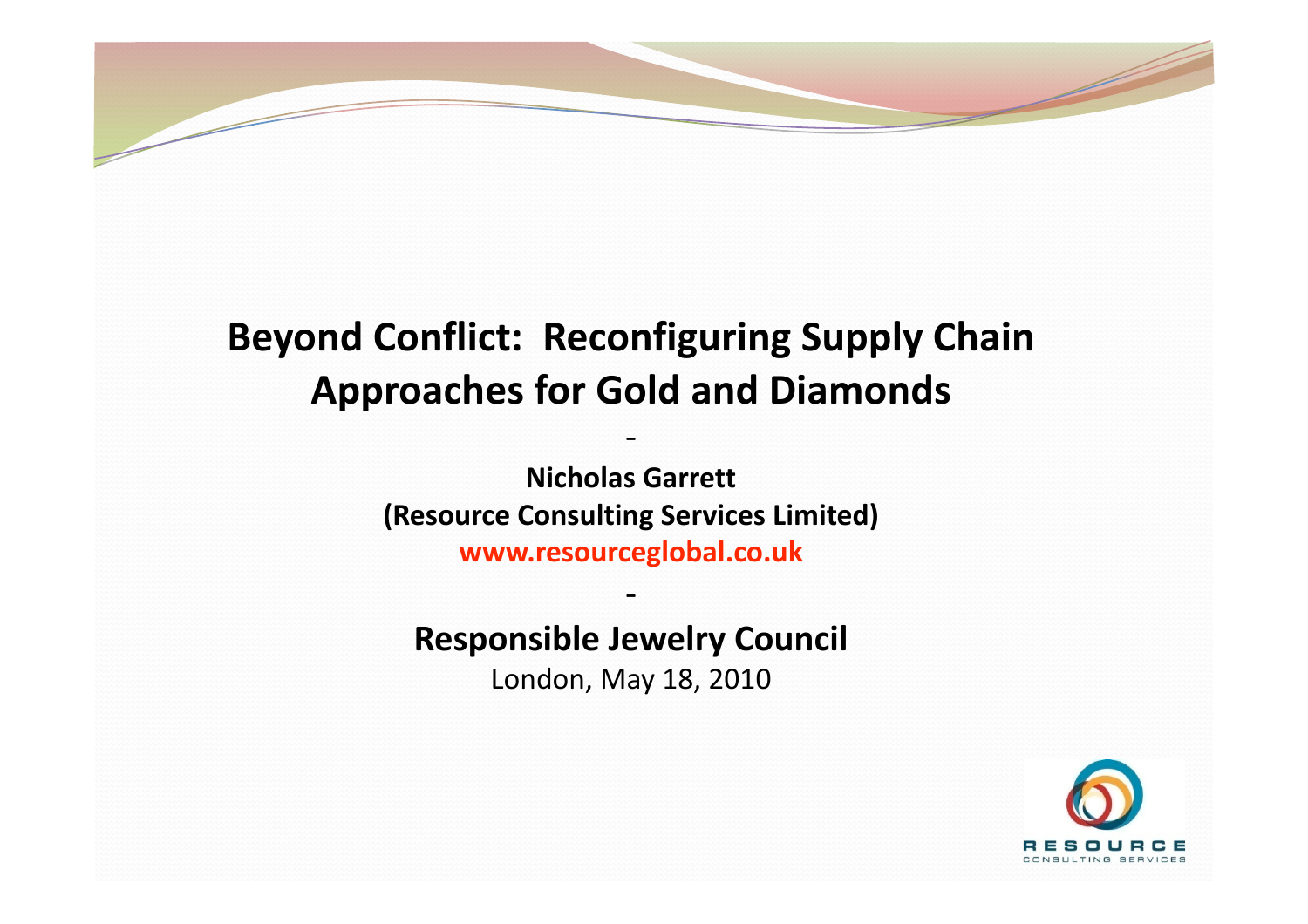

### **Resource

Consulting
Services
Limited
(RCS)**

• RCS is a **London‐based** research, strategy development and implementation consultancy that provides considered solutions to clients' challenges in extractive and
agricultural
sectors.

• RCS employs world‐class analysis skills to develop practical strategies that are fact based
and
academically
sound.

• RCS matches these skills with advisory, implementation and evaluation services throughout
a
project's
lifespan.

• RCS has global reach drawing on core staff expertise and specialist in country associates.

• Examples are: investment facilitation, economic impact assessments, advice on government
integrity
issues.,
etc.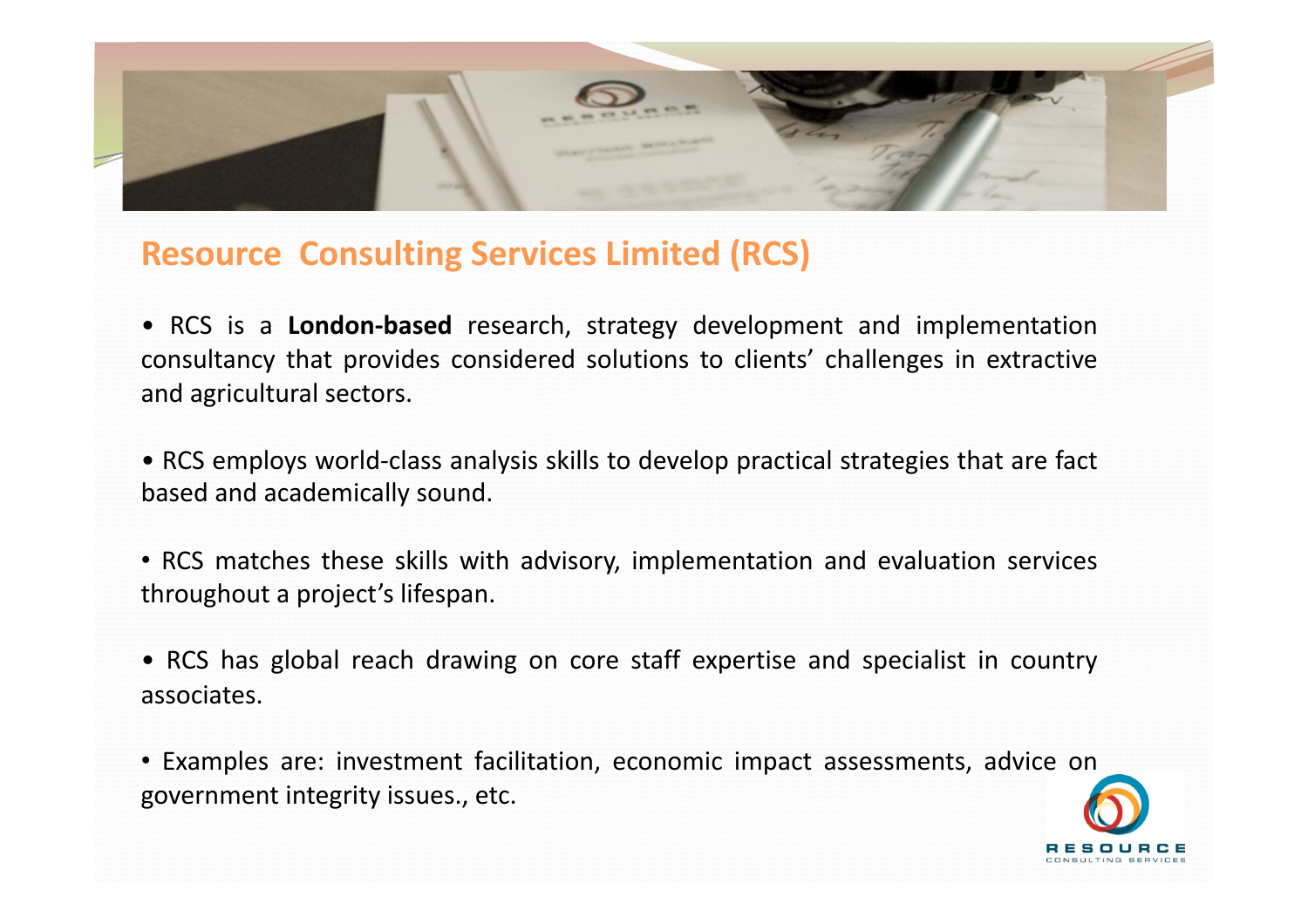

### **Nicholas
Garrett**

- Director of Resource Consulting Services Limited (RCS);
- •Research
Associate
with
the
London
School
of
Economics
(LSE);
- PhD Candidate at FU Berlin (Mining in DRC);
- •Based
in
South
Africa
- Widely published specialist in the research and in-depth analysis of economic,
political,
and
social
structures
in
African
natural
resources sectors;
- •Practical
strategy
development
for
multilateral
development organisations,
governments
and
multi‐stakeholder
initiatives;
- Investment facilitation and practical advice to the private sector on where and
how
to
conduct
business
in
high‐risk
areas **RESOURCE**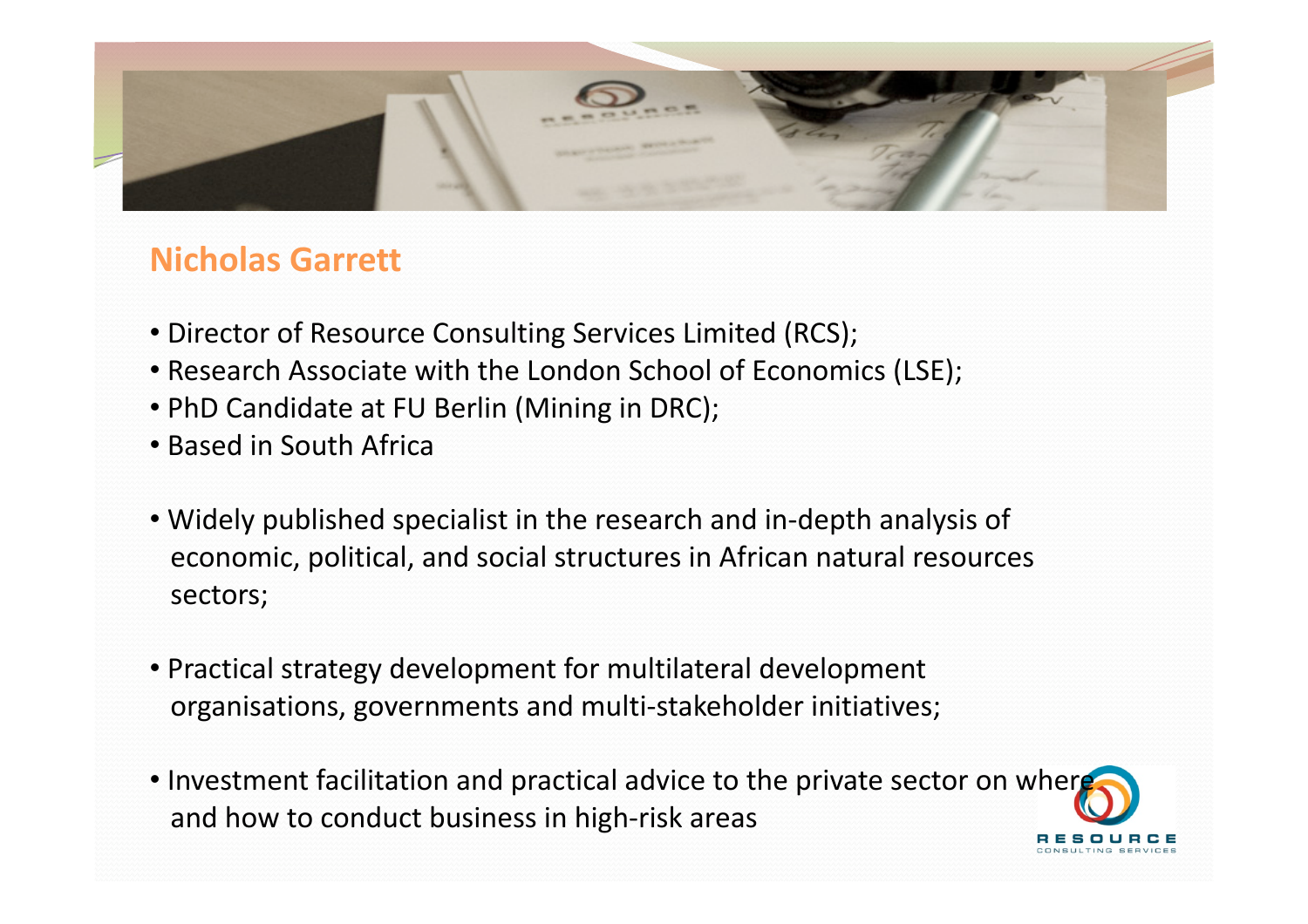

### **Background
to
Presentation**

- Part of RCS' work is to analyse, advise, implement and audit 'chain of custody' assurance
schemes
in
high
risk‐areas
for
the
private
and
public
sectors;
- RCS currently works on the issue on the ground in Africa and Asia;
- This presentation focuses on point of origin assurance (mine level) in the gold trading
chain
from
Eastern
DRC

Add
some
practical
points
to
the
theoretical
debate

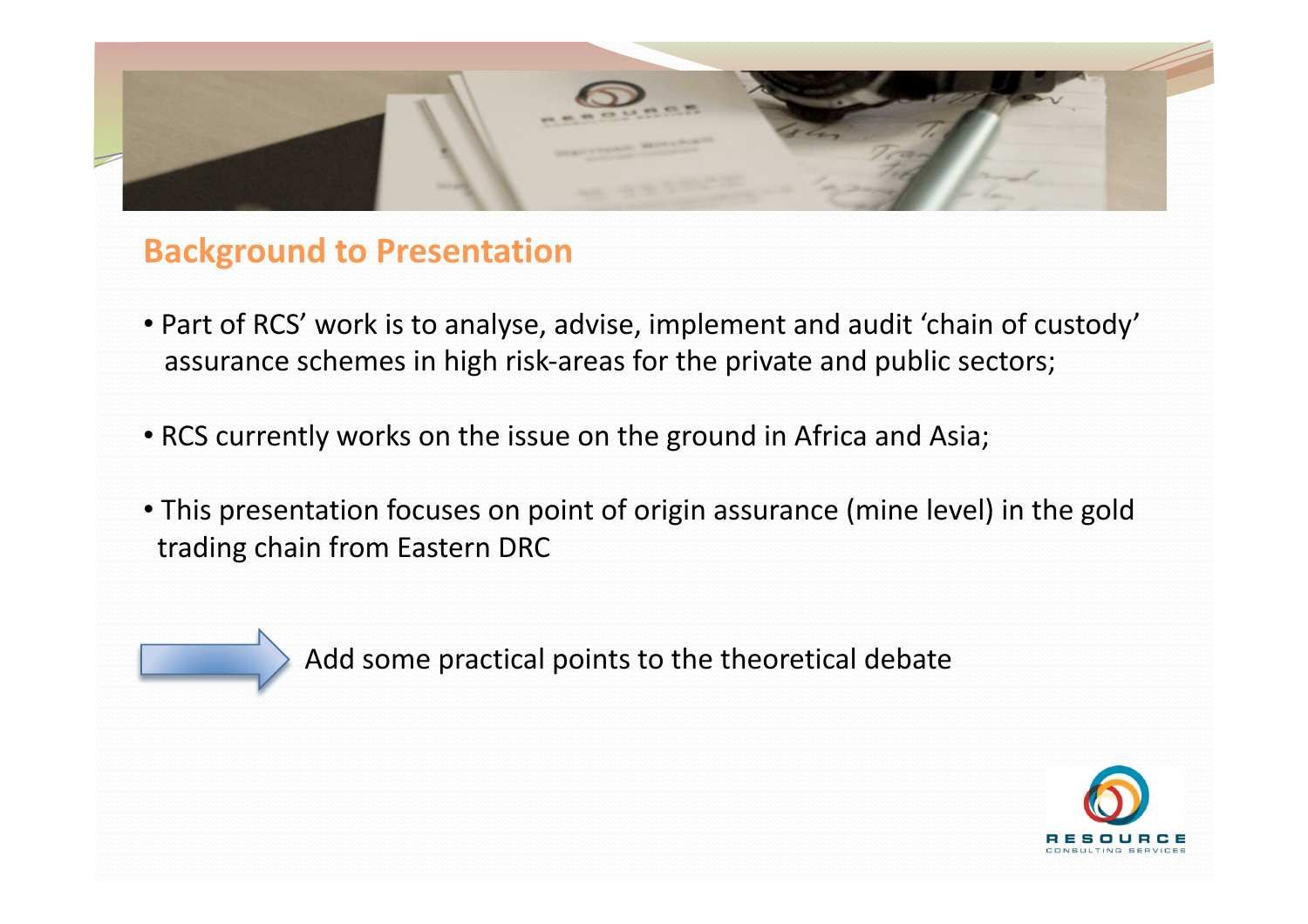

## **Area
of
Interest**



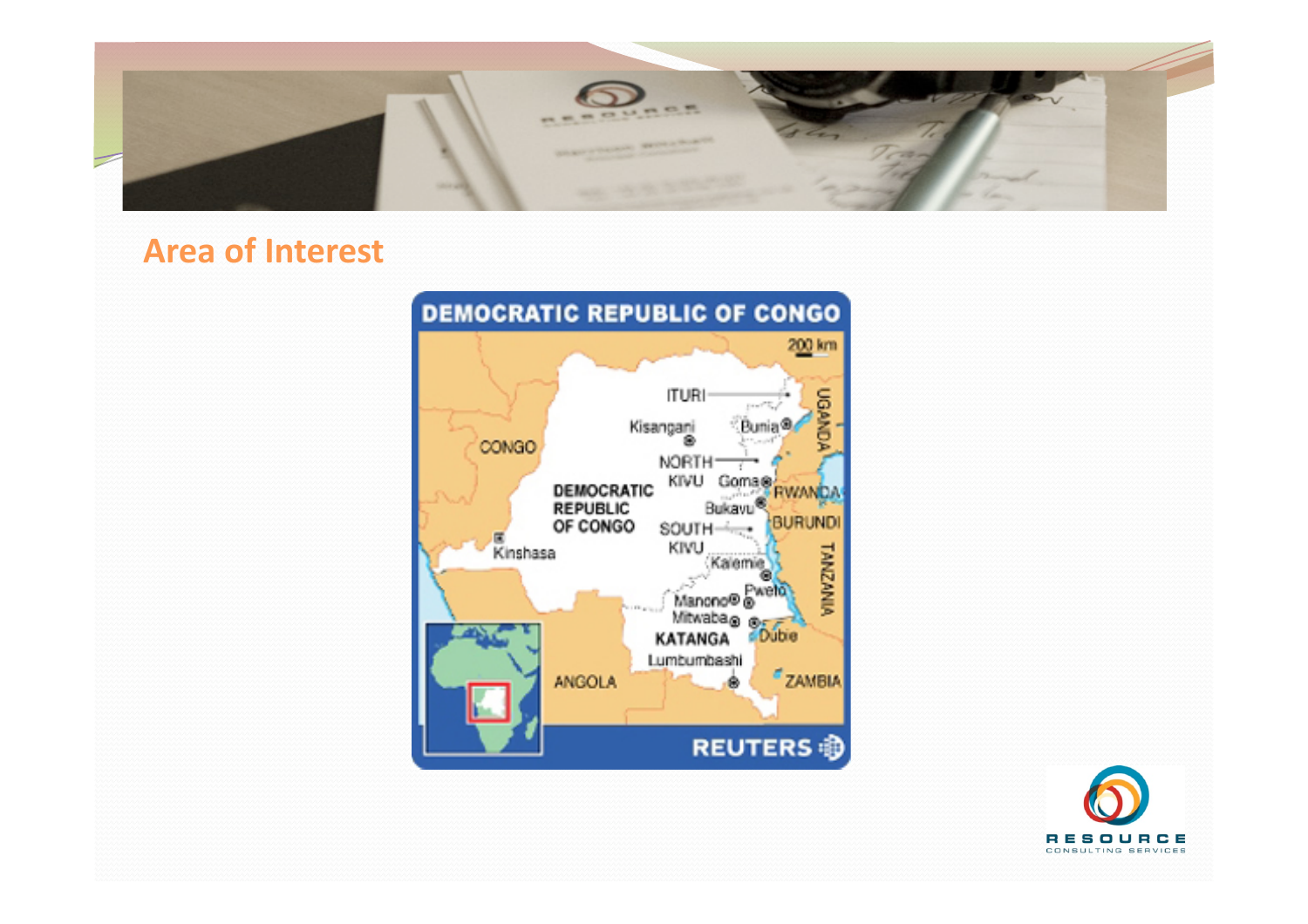

## **The
Gold
Trading
Chain
from
Eastern
DRC**

- Eastern DRC's gold production is currently 100% artisanal
- Industrial gold exploitation to resume over the next 1-2 years in Orientale and South
Kivu
Provinces

Simplified
Artisanal
Gold
Trading
Chain
from
South
Kivu,
Eastern
DRC:

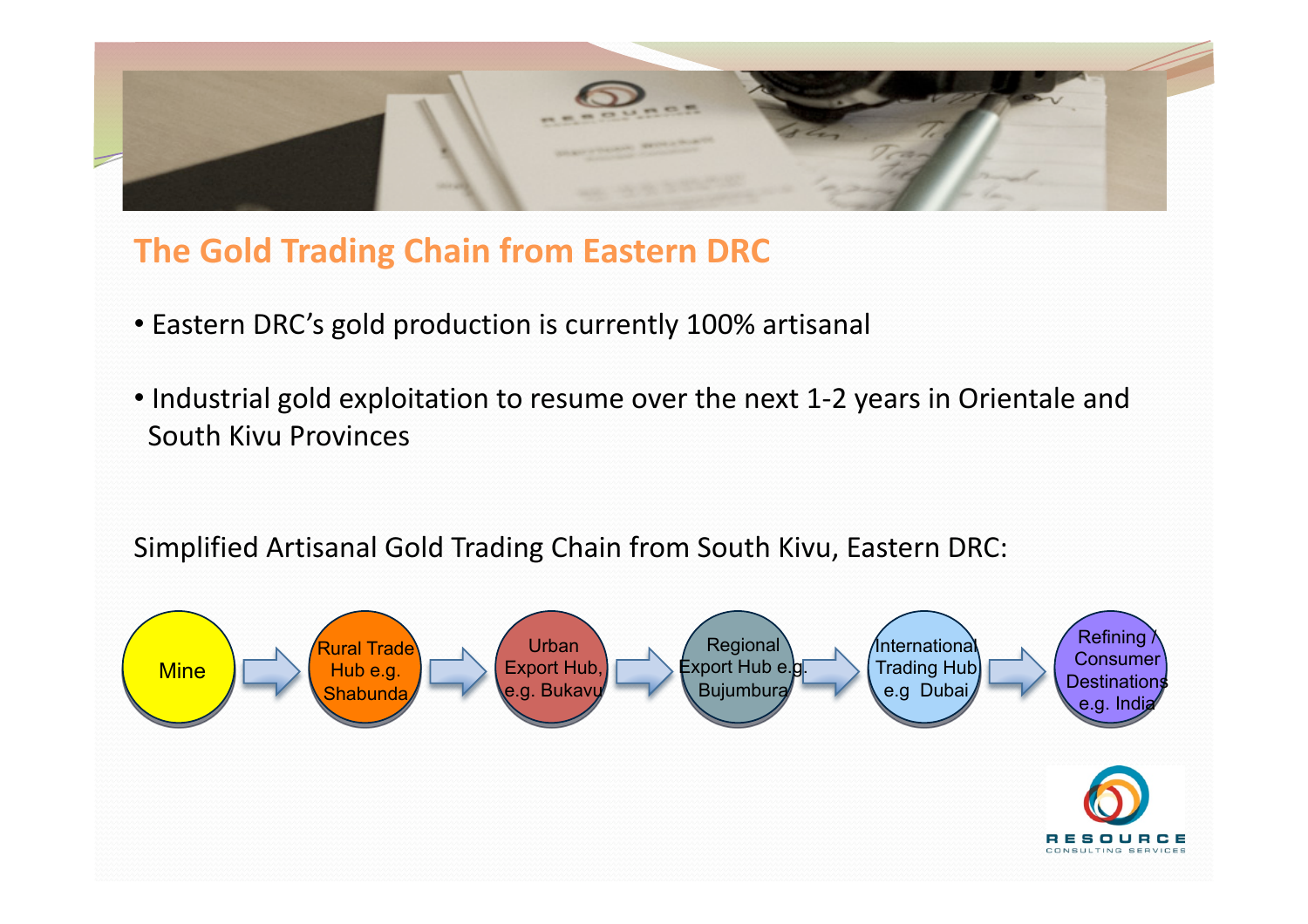

### **Some
Issues
with
the
Gold
Trading
Chain
from
Eastern
DRC**

- •
Principle
Challenges
occur
on
the
National
and
Sub‐National
Levels:
	- Vested Interests Benefitting from the Status Quo (i.e. Potential spoilers)
	- •Military
	Predation
	on
	Trade
	- •Human
	Rights
	Abuses
	- •Working
	Conditions
	- •Informality
	- •Little
	Transparency

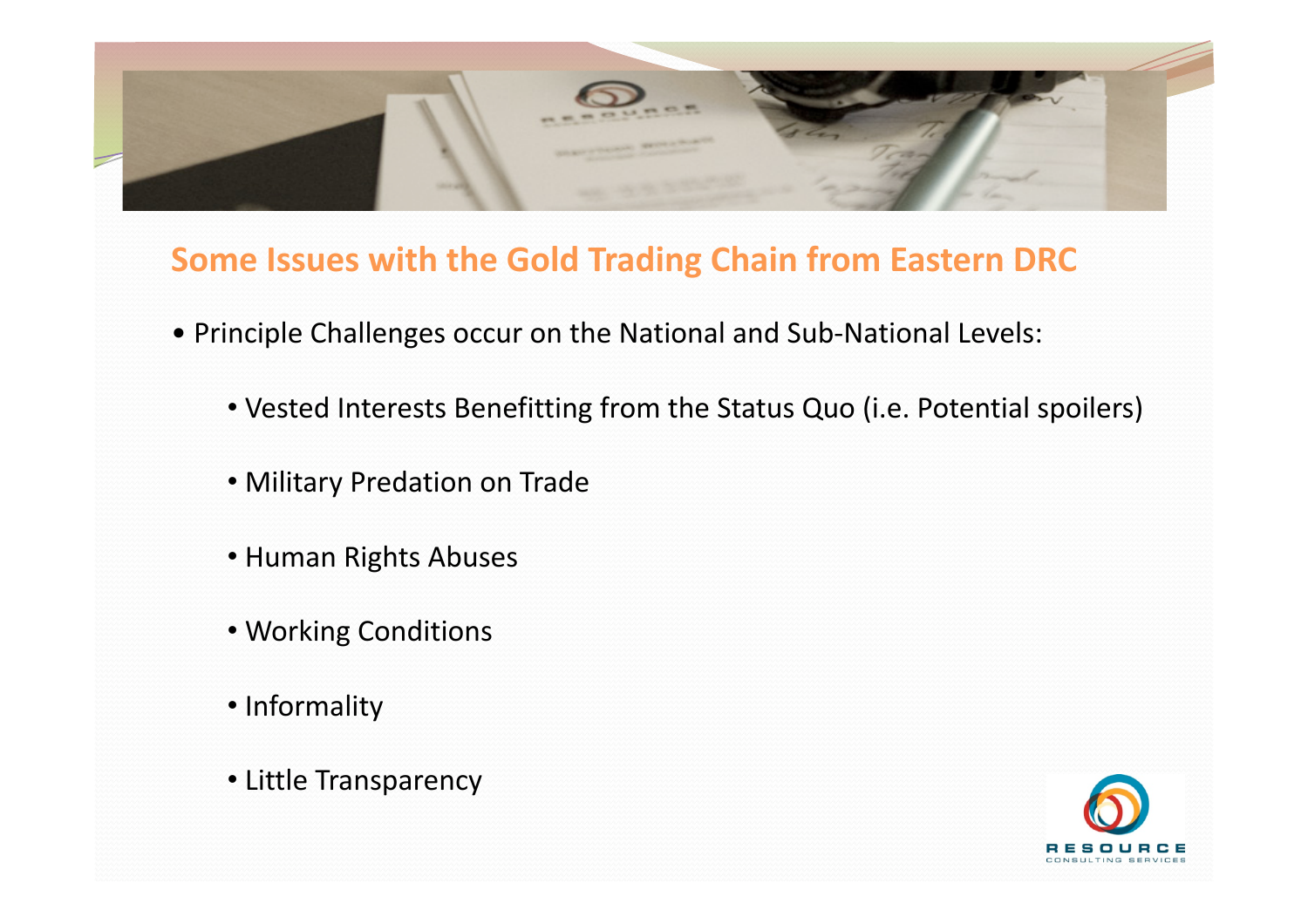

Divergent Views on How to Respond to Issues with the Gold **Trading
Chain
from
Eastern
DRC** 

#### • Western advocacy in alliance with popular media:

"It's
the
minerals
fault
‐
Natural
resources
endowments
fuel conflict, facilitate rape and sustain poverty!" Industry will continue to be confronted!

#### • The reality on the ground (example of armed groups):

"The
causality
counts:
a)
Minerals
do
not
cause
conflict,
but
conflict and
underdevelopment
have
made
population
dependent
on resource
extraction;
and
b)
Armed
groups,
incl.
the
national
army prey
on
parts
of
the
mining
and
other
economic
sectors
‐
but
it
is
the
weak
state structures
facilitate
these
actions."

Mix of security sector - and state -, and natural resource management reform is required.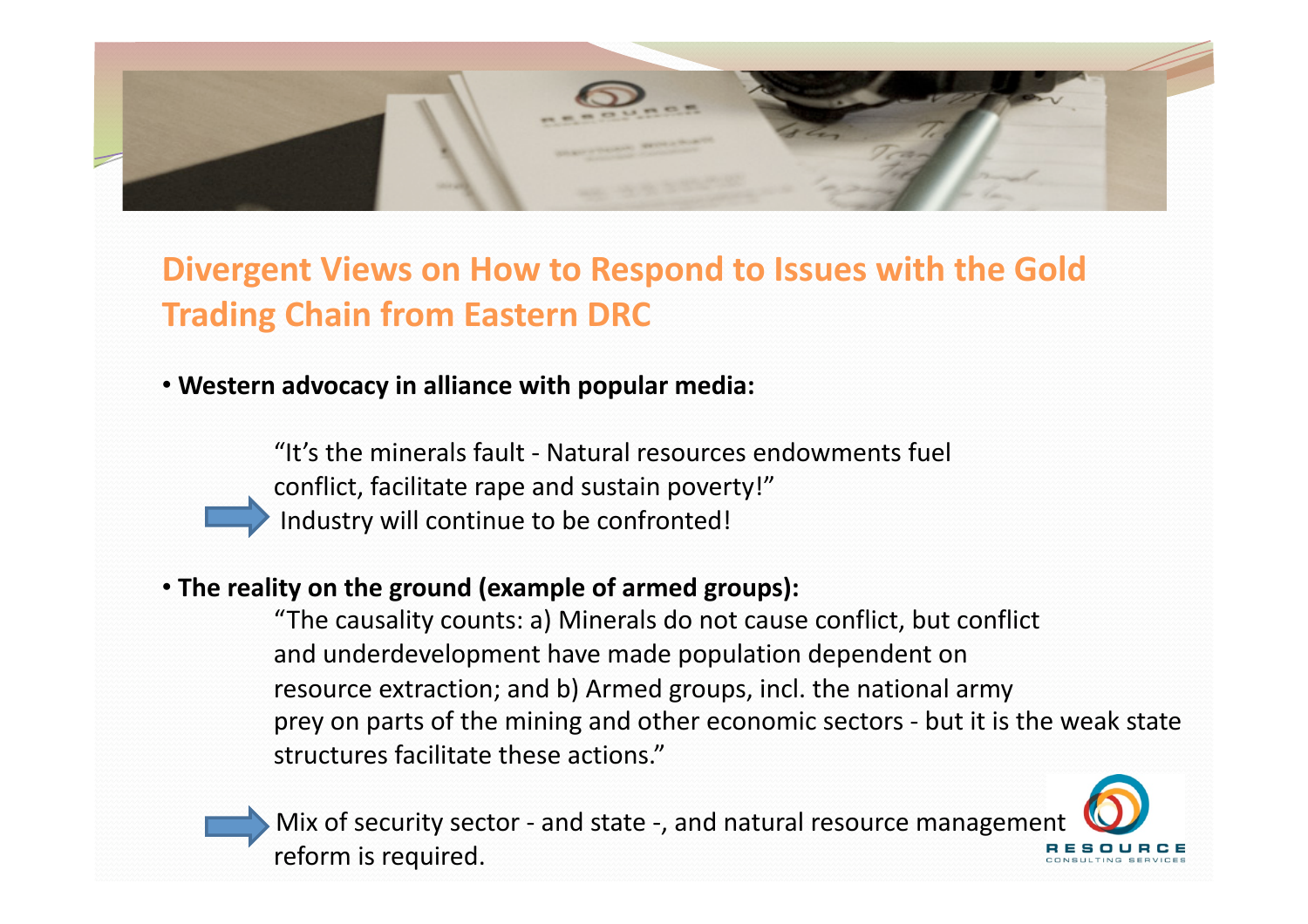

## How to Respond to Issues with the Gold Trading Chain from **Eastern
DRC**

- Short-term and Long-term goals have to be combined **intermal and the state of the state of the state of the state of the state of the state of the state of the state of the state of the state of the state of the state of** 
	- Communities need trade to continue (livelihood);
	- State needs assistance to reform security sector (armed groups) and build state organisational
	capacity
	(taxation
	and
	mining
	sector
	oversight);
	- Responsible international private sector needs assurance (social and political license
	to
	operate);
	- Domestic private sector needs professionalisation and formalisation (become politically
	acceptable
	stakeholder)
	- International advocacy groups need to show their donors they are being recognised
	and
	work
	to
	retain
	a
	seat
	at
	the
	table
	(media
	exposure; participation
	in
	discussion
	rounds
	etc.)

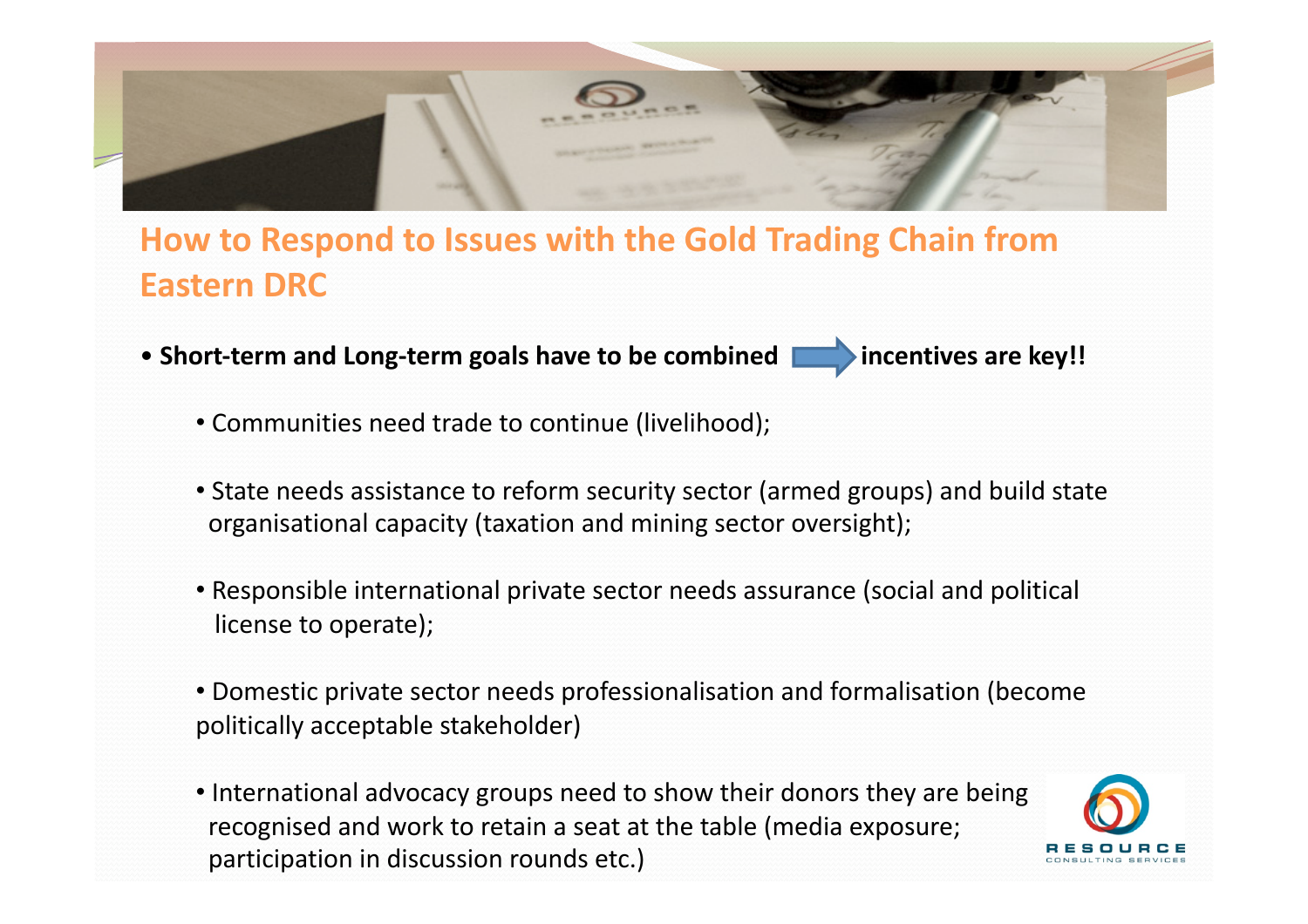

## **Industry
Needs
for
Gold
Trading
Chain
from
Eastern
DRC**

- Industry needs point of origin assurance down to the level of the mine to be able to source
with
confidence;
- There are significant challenges to develop, effectively implement and sustainably operate
point
of
origin
schemes
(see
Discussion
Paper
and
Fiona's
Presentation)

#### **WARNING:
Kimberley
Process
Legacy
Issues**

- Advocacy Groups have woken up to the fact that the KPCS is unable to deliver on its promise
to
guarantee
origin
and
conflict‐free
status
in
weak
states!
- Weak states/KPCS have little visibility into and control over the domestic trading chain
‐
this
is
an
immense
integrity
threat
	- Manage
	stakeholder
	expectations
	of
	what
	origin
	assurance
	schemes
	can achieve;
	- They
	are
	not
	conflict
	resolution
	tools,
	but
	part
	of
	larger
	mineral
	sector professionalisation,
	formalisation
	and
	governance
	reform
	processes.

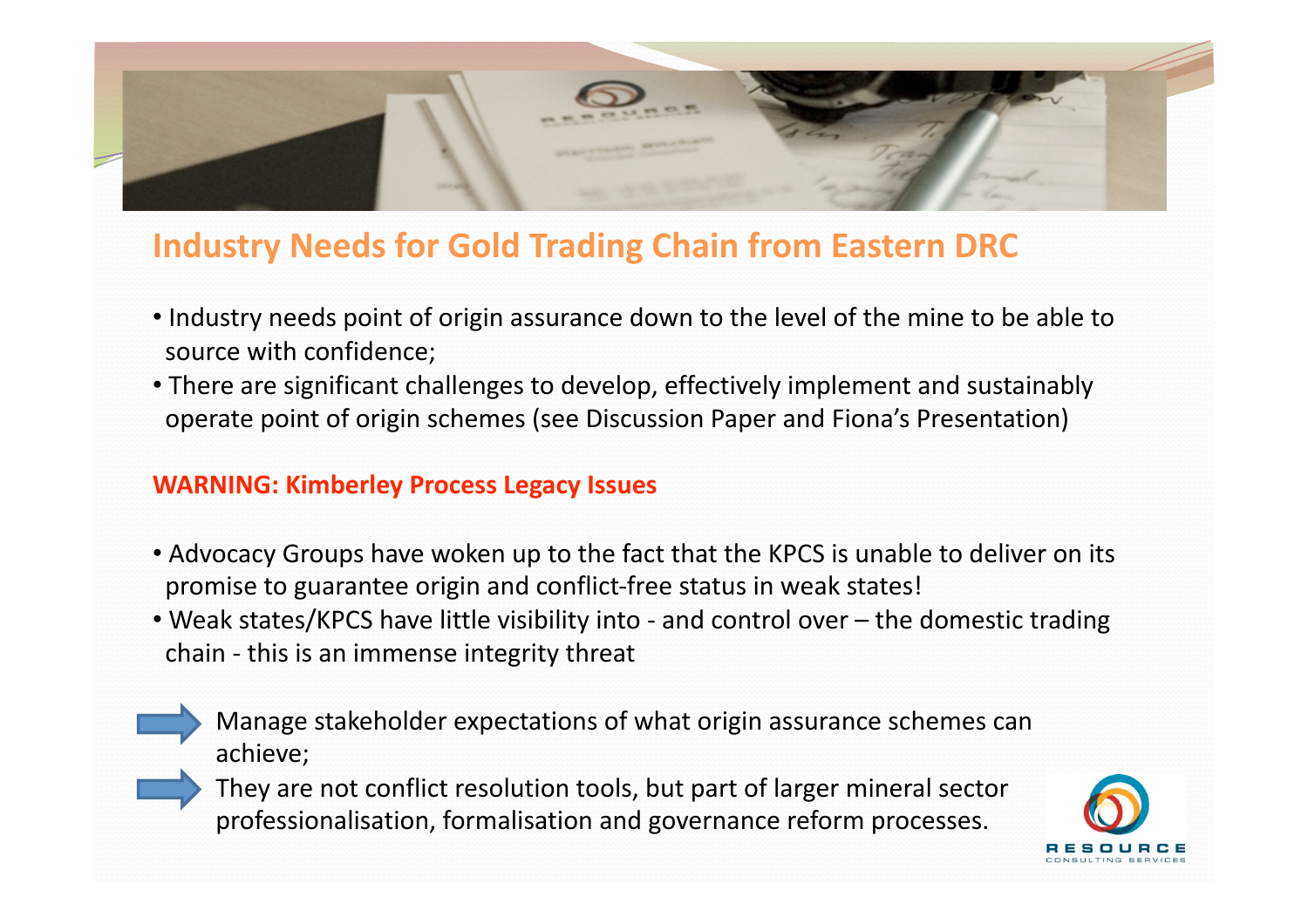

## **Selected
Lessons:
Making
an
Assurance
Scheme
in
the
Gold Trading
Chain
from
Eastern
DRC
work**

- Need to have a transparent point of origin assurance scheme design process, subject to
stakeholder
scrutiny
and
input;
- Need to have a targeted approach on quick win areas for pilot implementation with a
possibility
for
upscaling;
- Need to access and assess target mines and update this info regularly;
- Need to build, manage and maintain relationships with domestic and international stakeholders;
- •Need
to
have
a
sustainable
security
element;
- Need to have formally operating local companies in the value chain to be able to comply
with
chain
of
custody
provisions
(subject
to
audit);
- •Need
independent
verification
and
verification
response
mechanism;
- Need to manage stakeholder expectations internationally, so that the process does not
meet
with
the
same
disillusionment
as
the
KPCS;
- Need to recover costs
- Importantly
(and
tricky)
need
Government
commitment
and
leadership